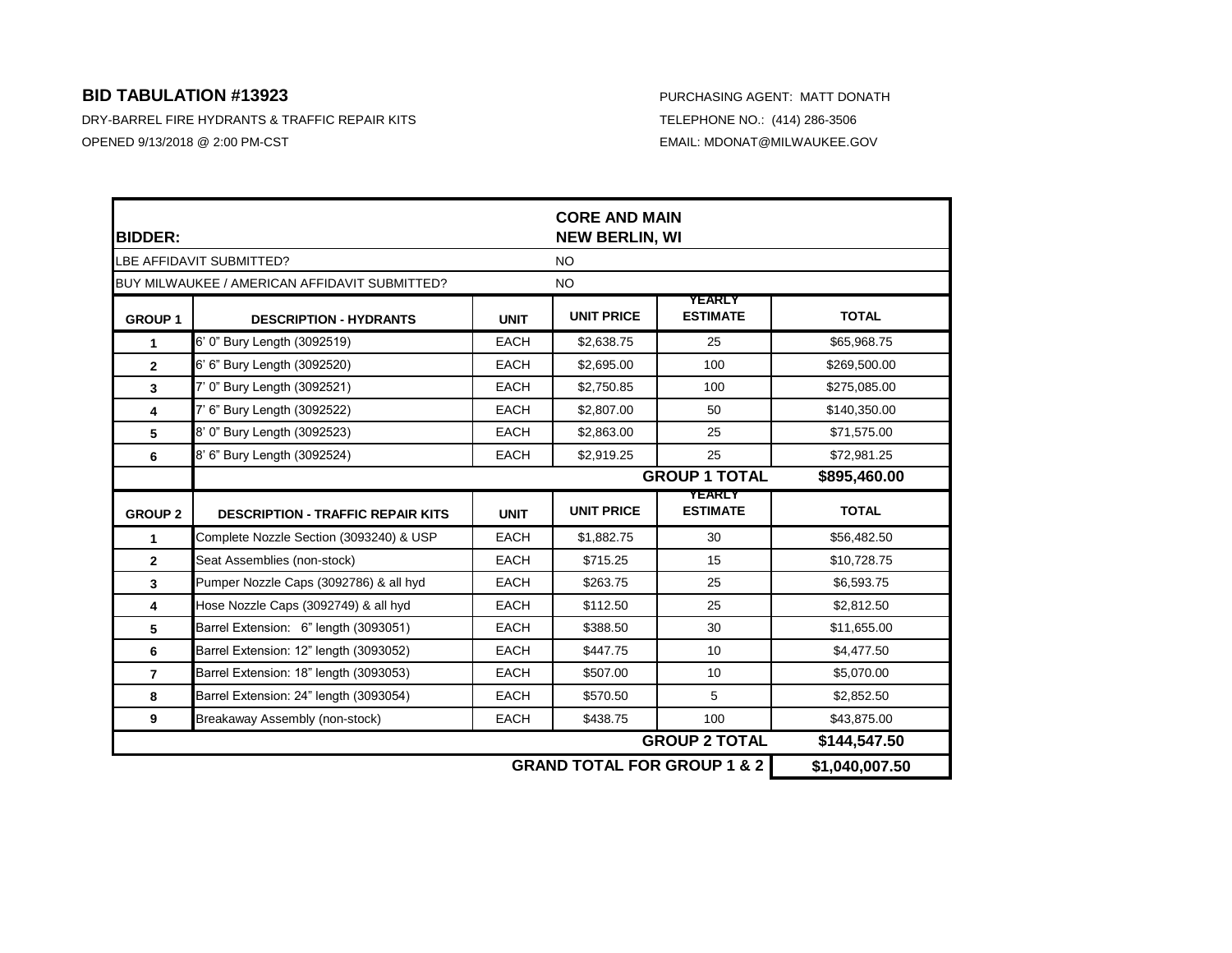| <b>BIDDER:</b>           |                                               |             | <b>FERGUSON WATERWORKS</b><br><b>PEWAUKEE, WI</b> |                                        |                |  |
|--------------------------|-----------------------------------------------|-------------|---------------------------------------------------|----------------------------------------|----------------|--|
| LBE AFFIDAVIT SUBMITTED? |                                               |             | <b>NO</b>                                         |                                        |                |  |
|                          | BUY MILWAUKEE / AMERICAN AFFIDAVIT SUBMITTED? |             | <b>NO</b>                                         |                                        |                |  |
| <b>GROUP 1</b>           | <b>DESCRIPTION - HYDRANTS</b>                 | <b>UNIT</b> | <b>UNIT PRICE</b>                                 | <b>YEARLY</b><br><b>ESTIMATE</b>       | <b>TOTAL</b>   |  |
| $\mathbf{1}$             | 6' 0" Bury Length (3092519)                   | <b>EACH</b> | \$3,011.00                                        | 25                                     | \$75,275.00    |  |
| $\overline{2}$           | 6' 6" Bury Length (3092520)                   | EACH        | \$3,075.00                                        | 100                                    | \$307,500.00   |  |
| 3                        | 7' 0" Bury Length (3092521)                   | <b>EACH</b> | \$3,139.00                                        | 100                                    | \$313,900.00   |  |
| 4                        | 7' 6" Bury Length (3092522)                   | <b>EACH</b> | \$3,203.00                                        | 50                                     | \$160,150.00   |  |
| 5                        | 8' 0" Bury Length (3092523)                   | <b>EACH</b> | \$3,267.00                                        | 25                                     | \$81,675.00    |  |
| 6                        | 8' 6" Bury Length (3092524)                   | <b>EACH</b> | \$3,331.00                                        | 25                                     | \$83,275.00    |  |
|                          |                                               |             |                                                   | <b>GROUP 1 TOTAL</b>                   | \$1,021,775.00 |  |
| <b>GROUP 2</b>           | <b>DESCRIPTION - TRAFFIC REPAIR KITS</b>      | <b>UNIT</b> | <b>UNIT PRICE</b>                                 | <b>YEARLY</b><br><b>ESTIMATE</b>       | <b>TOTAL</b>   |  |
| $\mathbf{1}$             | Complete Nozzle Section (3093240) & USP       | <b>EACH</b> | \$2,148.50                                        | 30                                     | \$64,455.00    |  |
| $\overline{2}$           | Seat Assemblies (non-stock)                   | <b>EACH</b> | \$799.00                                          | 15                                     | \$11,985.00    |  |
| $\overline{\mathbf{3}}$  | Pumper Nozzle Caps (3092786) & all hyd        | <b>EACH</b> | \$295.00                                          | 25                                     | \$7,375.00     |  |
| $\overline{\mathbf{4}}$  | Hose Nozzle Caps (3092749) & all hyd          | <b>EACH</b> | \$125.50                                          | 25                                     | \$3,137.50     |  |
| 5                        | Barrel Extension: 6" length (3093051)         | <b>EACH</b> | \$434.20                                          | 30                                     | \$13,026.00    |  |
| 6                        | Barrel Extension: 12" length (3093052)        | <b>EACH</b> | \$511.00                                          | 10                                     | \$5,110.00     |  |
| $\overline{7}$           | Barrel Extension: 18" length (3093053)        | <b>EACH</b> | \$578.50                                          | 10                                     | \$5,785.00     |  |
| 8                        | Barrel Extension: 24" length (3093054)        | <b>EACH</b> | \$651.00                                          | 5                                      | \$3.255.00     |  |
| 9                        | Breakaway Assembly (non-stock)                | <b>EACH</b> | \$490.00                                          | 100                                    | \$49,000.00    |  |
|                          |                                               |             |                                                   | <b>GROUP 2 TOTAL</b>                   | \$163,128.50   |  |
|                          |                                               |             |                                                   | <b>GRAND TOTAL FOR GROUP 1 &amp; 2</b> | \$1,184,903.50 |  |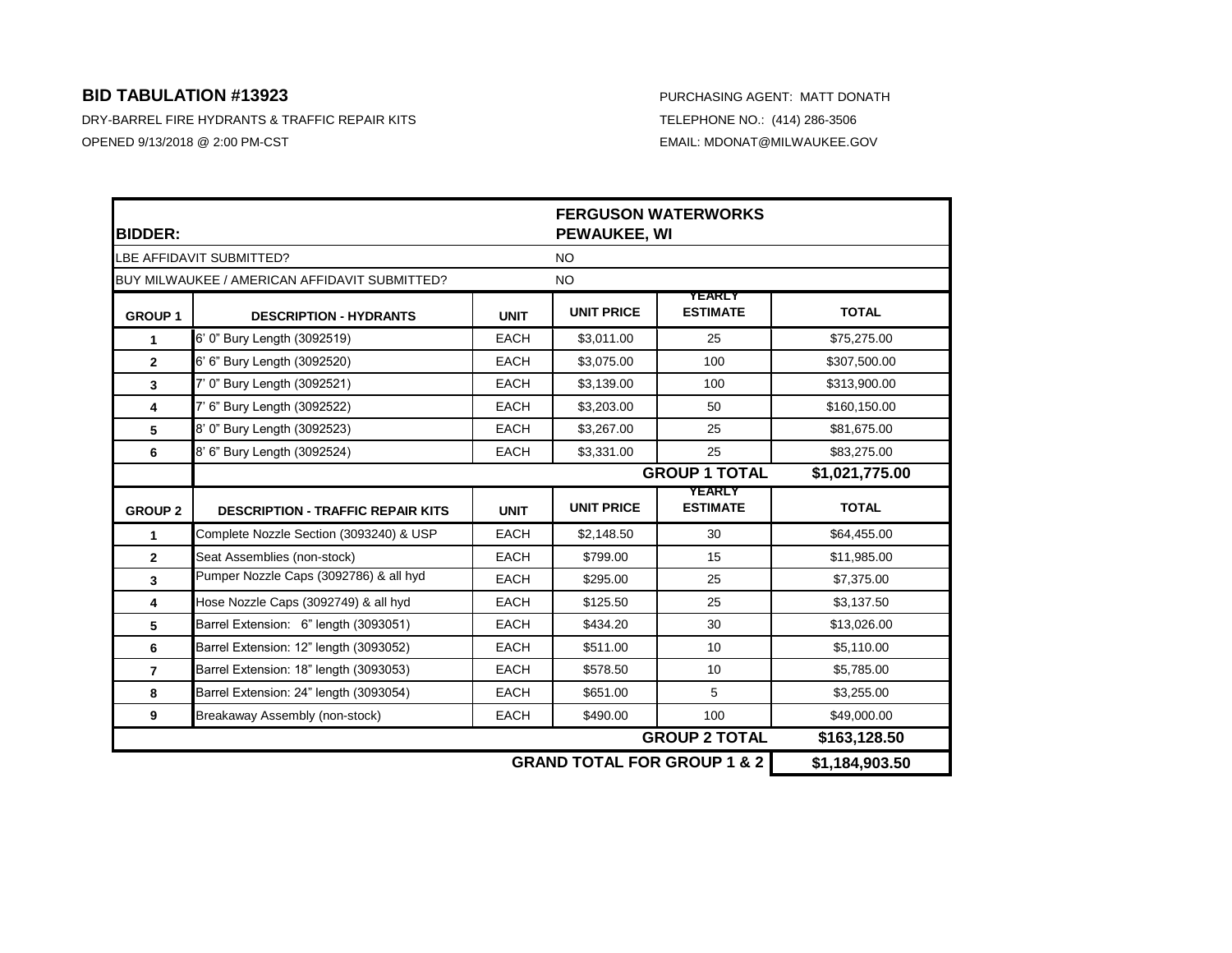| <b>BIDDER:</b>           |                                               |             | FIRST SUPPLY, LLC<br><b>MONONA, WI</b> |                                        |                |  |
|--------------------------|-----------------------------------------------|-------------|----------------------------------------|----------------------------------------|----------------|--|
| LBE AFFIDAVIT SUBMITTED? |                                               |             | <b>NO</b>                              |                                        |                |  |
|                          | BUY MILWAUKEE / AMERICAN AFFIDAVIT SUBMITTED? |             | <b>NO</b>                              |                                        |                |  |
| <b>GROUP1</b>            | <b>DESCRIPTION - HYDRANTS</b>                 | <b>UNIT</b> | <b>UNIT PRICE</b>                      | <b>YEARLY</b><br><b>ESTIMATE</b>       | <b>TOTAL</b>   |  |
| $\mathbf{1}$             | 6' 0" Bury Length (3092519)                   | <b>EACH</b> | \$2,640.00                             | 25                                     | \$66,000.00    |  |
| $\mathbf{2}$             | 6' 6" Bury Length (3092520)                   | <b>EACH</b> | \$<br>2,719.00                         | 100                                    | \$271,900.00   |  |
| 3                        | 7' 0" Bury Length (3092521)                   | <b>EACH</b> | \$<br>2,775.00                         | 100                                    | \$277,500.00   |  |
| 4                        | 7' 6" Bury Length (3092522)                   | EACH        | \$<br>2,832.00                         | 50                                     | \$141,600.00   |  |
| 5                        | 8' 0" Bury Length (3092523)                   | <b>EACH</b> | \$<br>2,888.00                         | 25                                     | \$72,200.00    |  |
| 6                        | 8' 6" Bury Length (3092524)                   | <b>EACH</b> | \$<br>2,945.00                         | 25                                     | \$73,625.00    |  |
|                          |                                               |             |                                        | <b>GROUP 1 TOTAL</b>                   | \$902,825.00   |  |
| <b>GROUP 2</b>           | <b>DESCRIPTION - TRAFFIC REPAIR KITS</b>      | <b>UNIT</b> | <b>UNIT PRICE</b>                      | <b>YEARLY</b><br><b>ESTIMATE</b>       | <b>TOTAL</b>   |  |
| 1                        | Complete Nozzle Section (3093240) & USP       | <b>EACH</b> | \$1,915.00                             | 30                                     | \$57,450.00    |  |
| $\overline{2}$           | Seat Assemblies (non-stock)                   | <b>EACH</b> | \$715.00                               | 15                                     | \$10,725.00    |  |
| 3                        | Pumper Nozzle Caps (3092786) & all hyd        | <b>EACH</b> | \$263.00                               | 25                                     | \$6,575.00     |  |
| 4                        | Hose Nozzle Caps (3092749) & all hyd          | <b>EACH</b> | \$111.00                               | 25                                     | \$2,775.00     |  |
| 5                        | Barrel Extension: 6" length (3093051)         | EACH        | \$388.00                               | 30                                     | \$11,640.00    |  |
| 6                        | Barrel Extension: 12" length (3093052)        | <b>EACH</b> | \$455.00                               | 10                                     | \$4,550.00     |  |
| $\overline{7}$           | Barrel Extension: 18" length (3093053)        | <b>EACH</b> | \$517.00                               | 10                                     | \$5,170.00     |  |
| 8                        | Barrel Extension: 24" length (3093054)        | <b>EACH</b> | \$580.00                               | 5                                      | \$2,900.00     |  |
| 9                        | Breakaway Assembly (non-stock)                | <b>EACH</b> | \$235.00                               | 100                                    | \$23,500.00    |  |
|                          |                                               |             |                                        | <b>GROUP 2 TOTAL</b>                   | \$125,285.00   |  |
|                          |                                               |             |                                        | <b>GRAND TOTAL FOR GROUP 1 &amp; 2</b> | \$1,028,110.00 |  |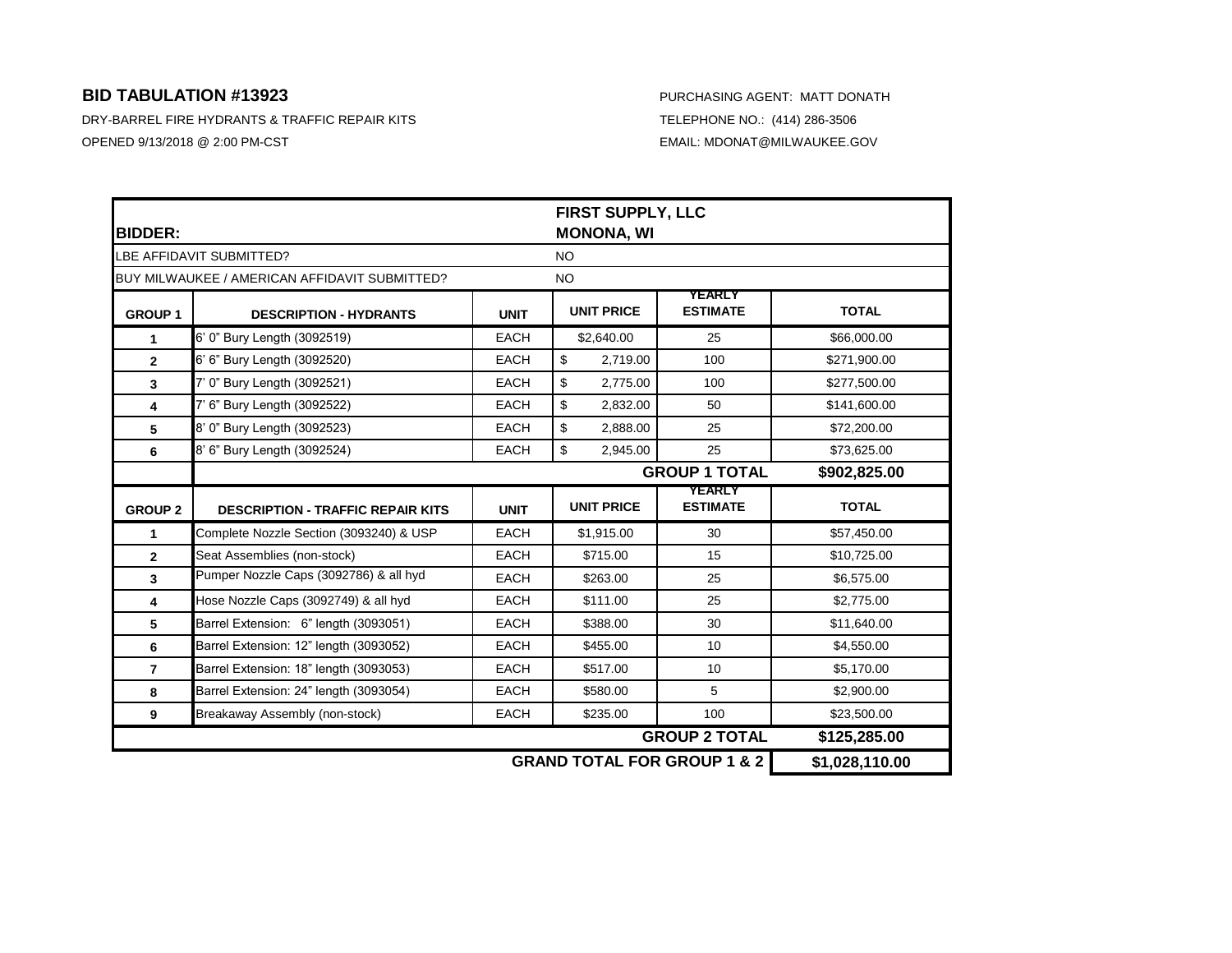| <b>BIDDER:</b>           |                                               |             | <b>MUELLER CO. LLC</b><br><b>DECATUR, IL</b> |                                  |              |  |
|--------------------------|-----------------------------------------------|-------------|----------------------------------------------|----------------------------------|--------------|--|
| LBE AFFIDAVIT SUBMITTED? |                                               |             | <b>NO</b>                                    |                                  |              |  |
|                          | BUY MILWAUKEE / AMERICAN AFFIDAVIT SUBMITTED? |             | <b>NO</b>                                    |                                  |              |  |
| <b>GROUP 1</b>           | <b>DESCRIPTION - HYDRANTS</b>                 | <b>UNIT</b> | <b>UNIT PRICE</b>                            | <b>YEARLY</b><br><b>ESTIMATE</b> | <b>TOTAL</b> |  |
| $\mathbf{1}$             | 6' 0" Bury Length (3092519)                   | <b>EACH</b> | \$2,437.40                                   | 25                               | \$60,935.00  |  |
| $\mathbf{2}$             | 6' 6" Bury Length (3092520)                   | <b>EACH</b> | \$2,483.33                                   | 100                              | \$248,333.00 |  |
| 3                        | 7' 0" Bury Length (3092521)                   | <b>EACH</b> | \$2,529.26                                   | 100                              | \$252,926.00 |  |
| $\overline{\mathbf{4}}$  | 7' 6" Bury Length (3092522)                   | <b>EACH</b> | \$2,575.12                                   | 50                               | \$128,756.00 |  |
| 5                        | 8' 0" Bury Length (3092523)                   | <b>EACH</b> | \$2,621.11                                   | 25                               | \$65,527.75  |  |
| 6                        | 8' 6" Bury Length (3092524)                   | <b>EACH</b> | \$2,667.05                                   | 25                               | \$66,676.25  |  |
|                          | <b>GROUP 1 TOTAL</b><br>\$823,154.00          |             |                                              |                                  |              |  |
| <b>GROUP 2</b>           | <b>DESCRIPTION - TRAFFIC REPAIR KITS</b>      | <b>UNIT</b> | <b>UNIT PRICE</b>                            | <b>YEARLY</b><br><b>ESTIMATE</b> | <b>TOTAL</b> |  |
| 1                        | Complete Nozzle Section (3093240) & USP       | <b>EACH</b> | \$1,698.39                                   | 30                               | \$50,951.70  |  |
| $\mathbf{2}$             | Seat Assemblies (non-stock)                   | <b>EACH</b> |                                              |                                  |              |  |
|                          |                                               |             | \$383.93                                     | 15                               | \$5,758.95   |  |
| 3                        | Pumper Nozzle Caps (3092786) & all hyd        | <b>EACH</b> | \$141.52                                     | 25                               | \$3,538.00   |  |
| $\overline{\mathbf{4}}$  | Hose Nozzle Caps (3092749) & all hyd          | <b>EACH</b> | \$60.30                                      | 25                               | \$1,507.50   |  |
| 5                        | Barrel Extension: 6" length (3093051)         | <b>EACH</b> | \$406.65                                     | 30                               | \$12,199.50  |  |
| 6                        | Barrel Extension: 12" length (3093052)        | <b>EACH</b> | \$470.00                                     | 10                               | \$4,700.00   |  |
| $\overline{7}$           | Barrel Extension: 18" length (3093053)        | <b>EACH</b> | \$529.70                                     | 10                               | \$5,297.00   |  |
| 8                        | Barrel Extension: 24" length (3093054)        | <b>EACH</b> | \$572.97                                     | 5                                | \$2,864.85   |  |
| 9                        | Breakaway Assembly (non-stock)                | <b>EACH</b> | \$200.07                                     | 100                              | \$20,007.00  |  |
|                          |                                               |             |                                              | <b>GROUP 2 TOTAL</b>             | \$106,824.50 |  |